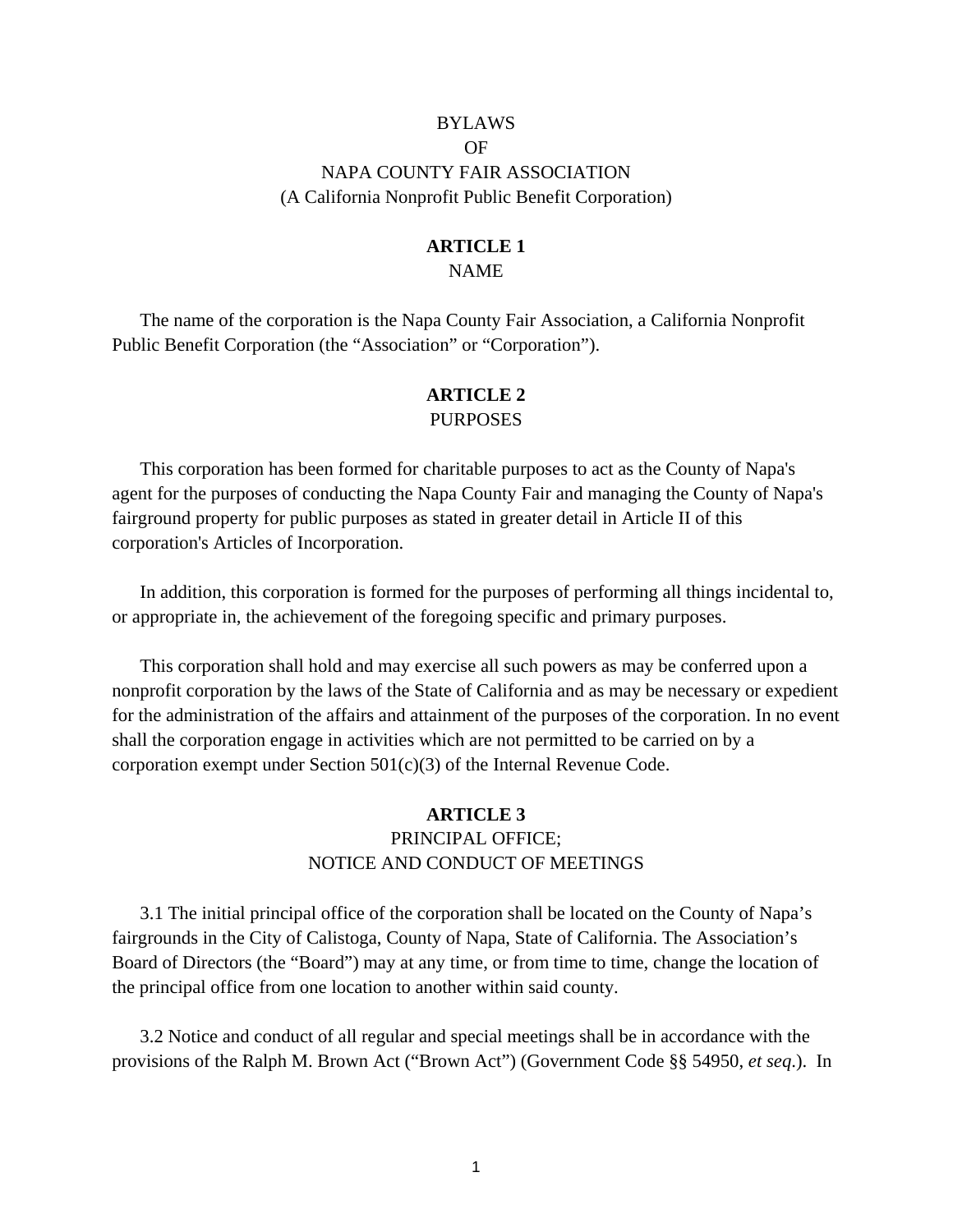the event of any conflict between the provisions of these Bylaws and the Brown Act, the Brown Act shall govern.

# **ARTICLE 4**  NONPARTISAN ACTIVITIES

This corporation has been formed under the California Nonprofit Public Benefit Corporation Law (the "Law") for the charitable purposes described above, and it shall be nonprofit and nonpartisan. No substantial part of the activities of the corporation shall consist of the carrying on of propaganda or otherwise attempting to influence legislation. The corporation shall not participate or intervene in any political campaign on behalf of or in opposition to any candidate for public office.

#### **ARTICLE 5**  DEDICATION OF ASSETS

The properties and assets of this nonprofit corporation are irrevocably dedicated to charitable purposes. No part of the net earnings, properties, or assets of this corporation, on dissolution or otherwise, shall inure to the benefit of any private person or individual, or any member, Director or officer of this corporation. On liquidation or dissolution, all remaining properties and assets of the corporation shall be distributed and paid over to an organization dedicated to charitable purposes which has established its tax-exempt status under Section  $501(c)(3)$  of the Internal Revenue Code.

## **ARTICLE 6**  MEMBERSHIP

6.1 Memberships. This corporation shall have two classes of members. A person, either a natural person or a business entity, dedicated to the purposes of the corporation and who is a resident of Napa County or an area serviced by a Napa County postal code shall be eligible to become a Voting Member of the Association on approval of the membership application by the Board and on timely payment of such dues and fees as the Board may fix from time to time. Those persons residing outside the boundary set forth above who are dedicated to the purposes of the corporation shall be eligible to become a Non-Voting Member of the Association on approval of the membership application by the Board and on timely payment of such dues and fees as the Board may fix from time to time.

6.2. Membership Rights. All Voting Members in good standing shall have the right to vote, as set forth in these bylaws, on the election of the Elected Directors. Good standing includes payment of dues for the year in which any election shall be held. The Board may provide other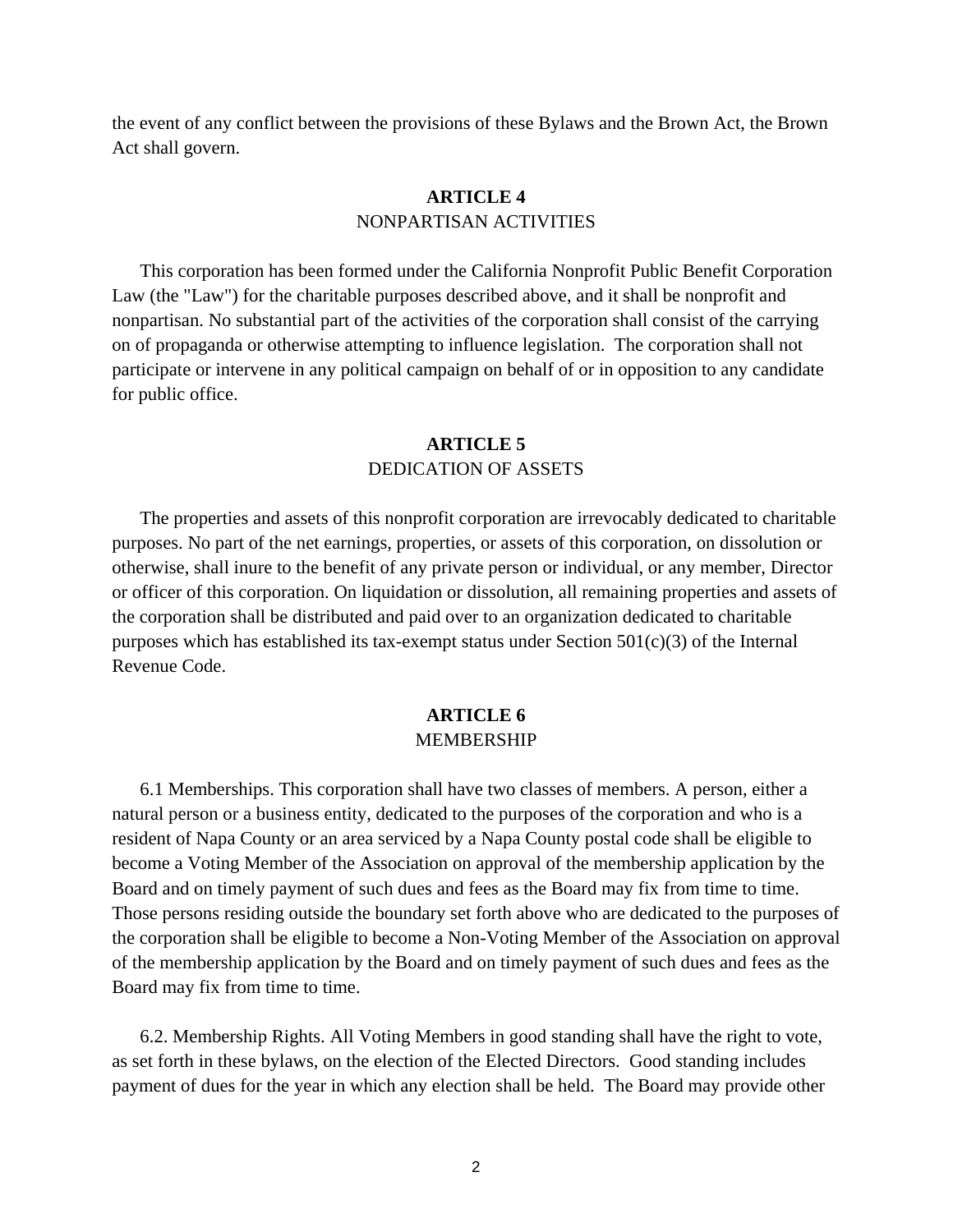benefits of membership from time to time. The corporation may refer to Non-Voting Members as "members," even though those persons or entities are not Voting Members as set forth in this section of these bylaws, but no such reference shall constitute anyone as a member within the meaning of California Corporations Code §5056. References in these bylaws to "members" shall mean the Voting Members. By amendment of its Articles of Incorporation or of these bylaws, the corporation may grant some or all of the rights or benefits of a member of any class to any person or entity that does not have the right to vote on the election of the Elected Directors, but no such person or entity shall be a member within the meaning of Corporations Code §5056.

6.3. Members' Dues, Fees, and Assessments. Each member must pay, within the time and on the conditions set by the Board, the dues, fees, and assessments in amounts to be fixed from time to time by the Board. The dues, fees, and assessments shall be equal for all members of a class of membership, but the Board may, in its discretion, set different dues, fees, and assessments for the different classes.

6.4. Annual Membership Meeting. An annual meeting of members shall be held on the second Thursday of January of each year at 7:00 pm, unless the Board fixes another date or time and so notifies members as provided in Section 6.7. At the meeting, the election of Directors shall be confirmed and other proper business may be transacted. In the absence of any other designation, the annual meeting will be held at the Association's principal office.

6.5. Special Membership Meetings. The Board, or the chair of the Board, may call a special meeting of the members for any lawful purpose at any time by giving notice as required in these bylaws.

6.6. Quorum. At all meetings of the membership of the Association, a quorum shall consist of 11 members and the majority vote of those in attendance, if there is a quorum, shall constitute the vote of the membership.

6.7 General Notice Requirements. Notice and conduct of annual and special meetings of members shall be provided in accordance with the Brown Act. Whenever members are required or permitted to take any action at a meeting, whether the annual or special meeting, or there is an election of Elected Directors, written notice of the meeting shall be given to each member entitled to vote at that meeting as provided in these bylaws. Meeting notices shall specify the place, date, and hour of the meeting, and shall contain a brief general description of each item to be discussed or transacted at the meeting. The notice of any meeting at which Directors are to be elected shall include the names of all persons who are nominees when notice is given.

6.8. Manner of Giving Notice to Members. Notice of any meeting of members shall be in writing and shall be given at least 10 but no more than 21 days before the meeting date. The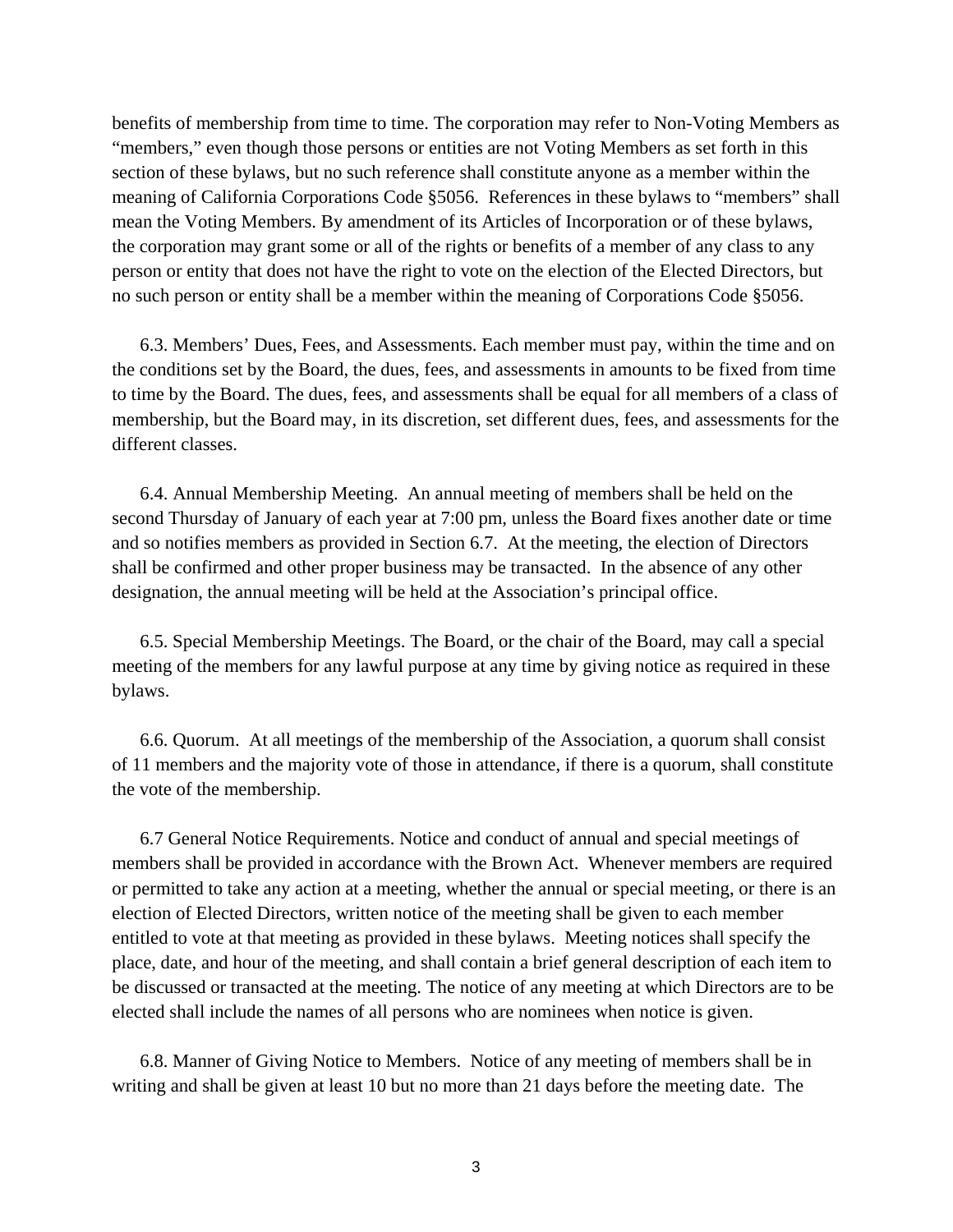notice shall be given either personally, by electronic transmission via email or such other electronic means then in common use, or by first-class, registered, or certified mail, or by other means of written communication normally used in business in general, charges prepaid, and shall be addressed to each member entitled to vote, at the address of that member as it appears on the books of the corporation or at the address given by the member to the corporation for purposes of notice. The notice requirements as required for in this Section 6.8 shall be in addition to, and not in lieu of, any and all notice requirements set forth in the Brown Act.

6.9. Termination of Membership. A membership shall terminate on occurrence of any of the following events:

- (a) Resignation of the member;
- (b) Any event that renders the member ineligible for membership, or failure to satisfy membership qualifications; or
- (c) Termination of membership under Section 6.10 of these bylaws based on the good faith determination by the Board, or a committee or person authorized by the Board to make such a determination, that the member has engaged in conduct materially and seriously prejudicial to the corporation's purposes and interests or the member's failure to pay dues, fees, or assessments as set by the Board.

6.10. Procedure for Terminating Membership. If grounds appear to exist for terminating a member under Sections 6.10(c) of these bylaws, the following procedure shall be followed:

- (a) The Board shall give the member at least 15 days' prior notice of, and the reasons for, the proposed termination. Notice shall be given by any method set forth in Section 6.8.
- (b) The member shall be given an opportunity to be heard, either orally or in writing, at least five days before the effective date of the proposed suspension or termination. If the basis for the termination is the member's failure to pay dues, fees, or assessments pursuant to Section 6.9(c), above, the member may avoid termination by paying all such amounts that are due including any late payment penalties set by Board at least 3 business days before the hearing at the office of the Association. The hearing shall be held, or the written statement considered, by the Board or by a committee or person authorized by the Board to determine whether the suspension or termination should occur.
- (c) The Board, committee, or person shall decide whether the member should be suspended, expelled, or sanctioned in any way. The decision of the Board, committee, or person shall be final.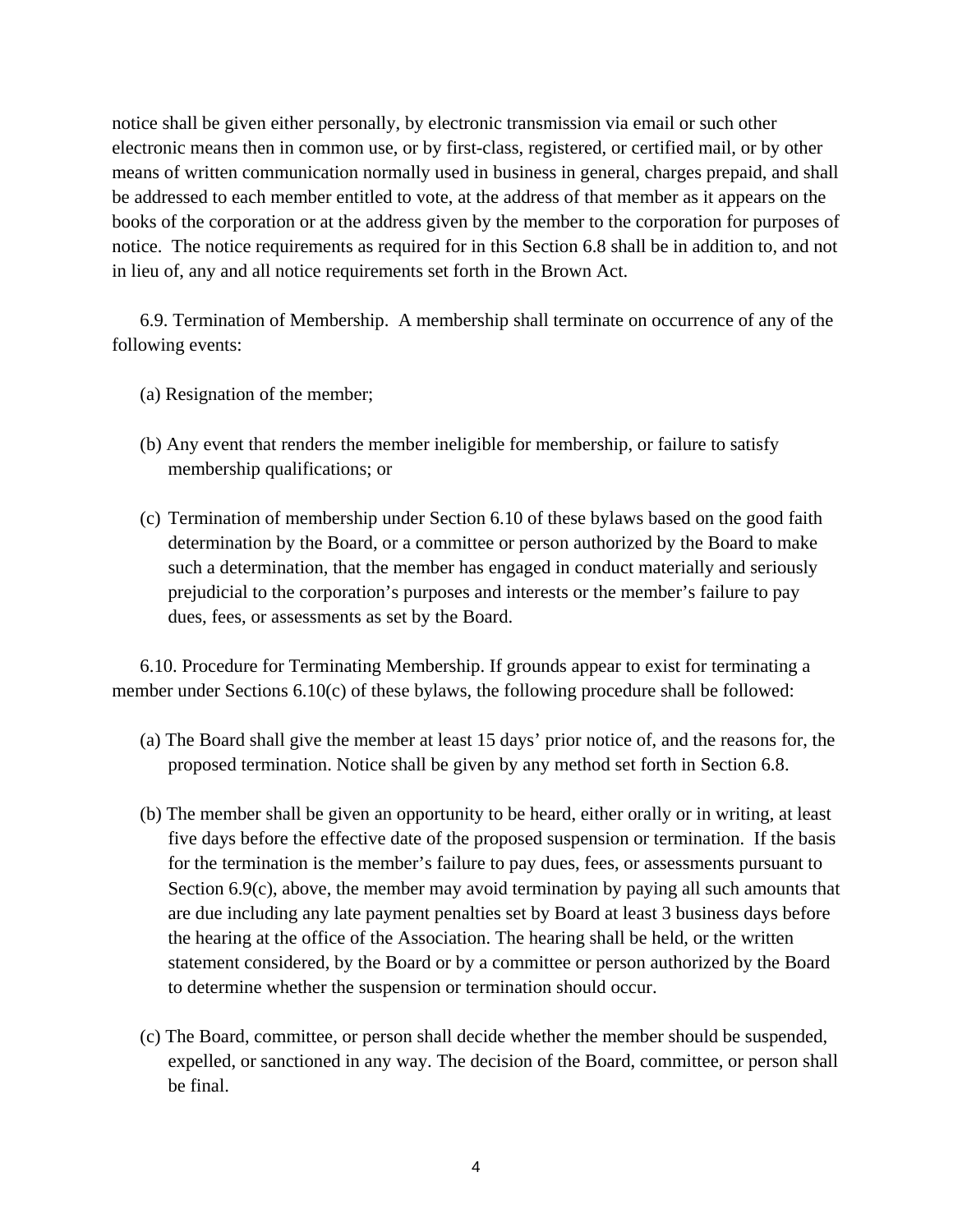(d) Any action challenging an expulsion, suspension, or termination of membership, including a claim alleging defective notice must be commenced within one year after the date of the expulsion, suspension, or termination.

6.11. Transfer of Memberships. No membership or right arising from membership shall be transferred. All membership rights cease on the member's death or dissolution.

# **ARTICLE 7**  BOARD OF DIRECTORS

7.1. Powers. Subject to the provisions and limitations of any applicable law, all corporate powers shall be exercised, by or under the direction of the Association's Board of Directors ("the Board"). The Board may delegate the management of the day-to-day operation of the business of the corporation to a Chief Executive Officer (the "CEO") or other person, who shall serve at the pleasure of the Board except as modified by contract, and provided that the activities and affairs of the corporation shall be managed and all corporate powers shall be exercised under the ultimate direction of the Board.

7.2. Number. The Board shall consist of at least nine (9) but no more than fifteen (15) Directors unless changed by amendment to these bylaws. The Initial Board following the adoption of these bylaws shall consist of six (6) Elected Directors and three (3) Appointed Directors (as those terms are defined in Section 7.3 and 7.4 below). The individual members and their individual terms as they were immediately before the adoption of these bylaws shall remain the same upon the adoption of these bylaws and that shall be the Initial Board. The Board shall strive to achieve a Board that reflects the diversity required by section 7.7 of these bylaws. In doing so, the Board will consult with the various governmental units in Napa County as well as various business and civic groups to ensure that there is a fair representation of that diversity on the board. In this regard and to achieve this goal, the Board is authorized to reduce the number of Elected Directors' positions to three (3) positions and replace those positions so reduced with positions for Directors who represent the diversity required by these bylaws. Given that the Napa County Fairgrounds and related facilities are located within the city limits of Calistoga, the Associations' operations has a much greater impact on the citizens of Calistoga than on other citizens of Napa County and are greater resources to the Calistoga citizens, businesses, and City government. For these reasons, a disproportionate number of Directors should be residents of Calistoga, but not a dominant majority. The members of the Board shall maintain their membership in good standing throughout their term.

7.3. Elected Directors. Elected Directors shall be those Directors who have been elected to the Board by the members of the Association at the annual Association meeting.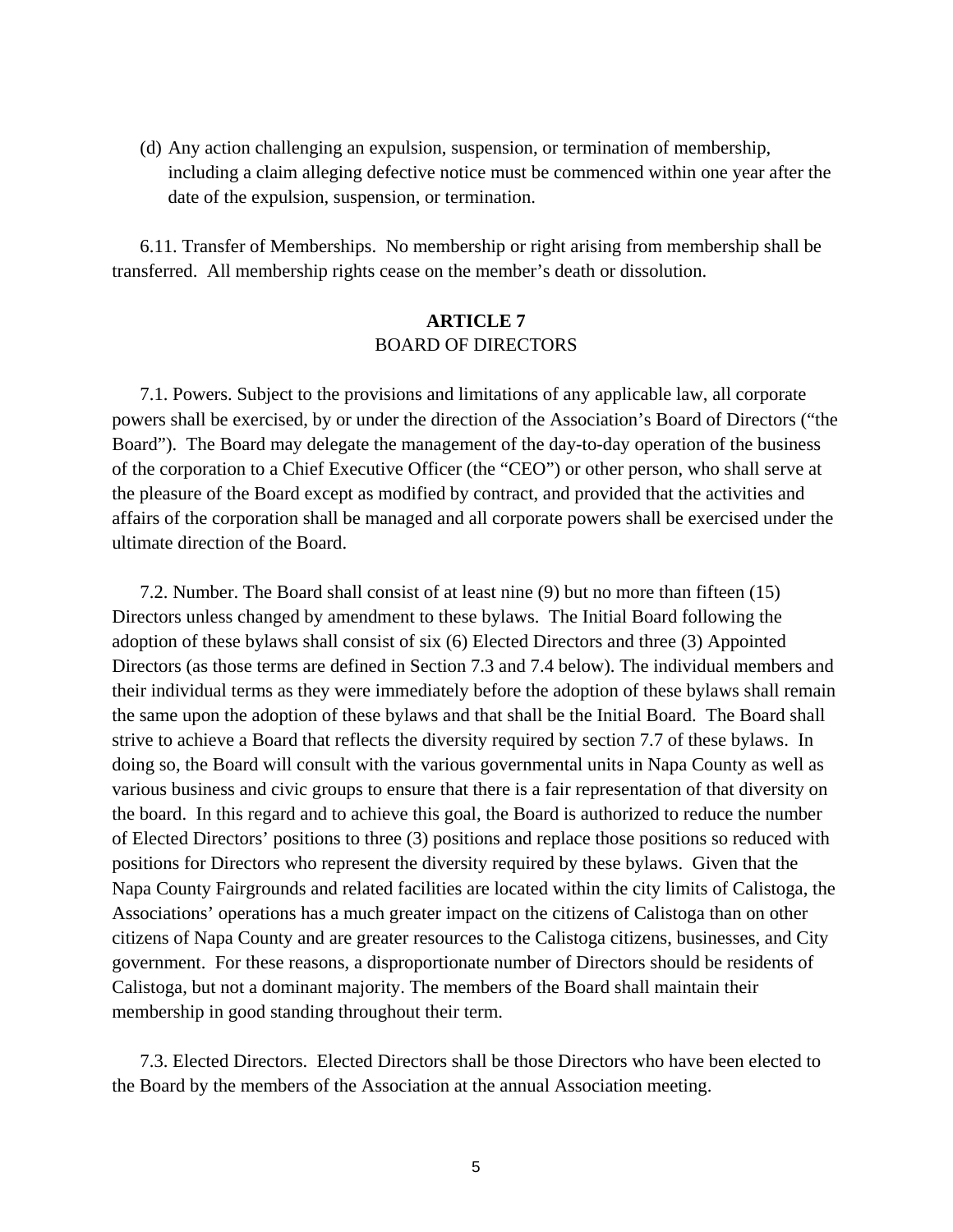7.4. Appointed Directors. Appointed Directors shall be those Directors appointed by the Board of Supervisors of Napa County, which shall not be less than three (3) and by any other entity pursuant resolution of the Board.

7.5. Qualification and Term. All Directors must be at least 18 years of age and residents of Napa County. All Directors shall serve a term of three years and will be eligible for reelection or reappointment at the expiration of each such term. No Director may serve in excess of three (3) consecutive terms and is not eligible for a position on the Board until after one year following the Director's previous service on the Board. The then current remaining term of the Initial Board upon the adoption of these bylaws will be considered the first term of those Directors. Immediate family members cannot serve concurrently on the Board. All Directors shall maintain an active membership in the Association for, at a minimum, the duration of the period of their respective terms. Notwithstanding any other provision of these bylaws, not more than forty-nine percent (49%) of the persons serving on the board may be interested persons. For purposes of this Section, "interested persons" means either: (a) Any person currently being compensated by the corporation for services rendered it within the previous twelve (12) months, whether as a fullor part-time officer or other employee, independent contractor, or otherwise; or (b) Any brother, sister, ancestor, descendant, spouse, brother-in-law, sister-in-law, son-in-law, daughter-in-law, mother-in-law, or father-in-law of any such person.

- 7.6. Election of Directors.
- (a). Nominations. Any voting member in good standing who has or will have reached the age of 18 by the annual Meeting of the year in which they wish to run may run for election to the Board if, by the first business day of November preceding the Annual meeting, that member submits an application signed by the applicant and five (5) voting members in good standing supporting the nomination to the CEO. The application will be a form prepared by the Association. A Director whose term is expiring may seek re-election to the Board by submitting the application by the first business day of November preceding the Annual meeting without the necessity of obtaining the supporting members signatures. All applicants and signatures on the applications will be verified by the Association staff as qualified.
- (b) Ballots and Election. All qualified applicants will be listed on a ballot prepared by Association and an Election shall be held in accordance with the rules set forth from time to time by the Board with all members in good standing having the right to vote for the Elected Director annually if there is more than one qualified applicant for the Elected Director position. An Election will not be necessary in those years when the number of qualified nominee(s) equal the number of Elected Directors to be elected. In such an event the nominee(s) shall be confirmed as the Elected Directors by the Association membership at the annual meeting.
- (c) Contest. Any contest of a ballot or the election as a whole must be made to the full Board in writing and signed by a member in good standing within three (3) months of an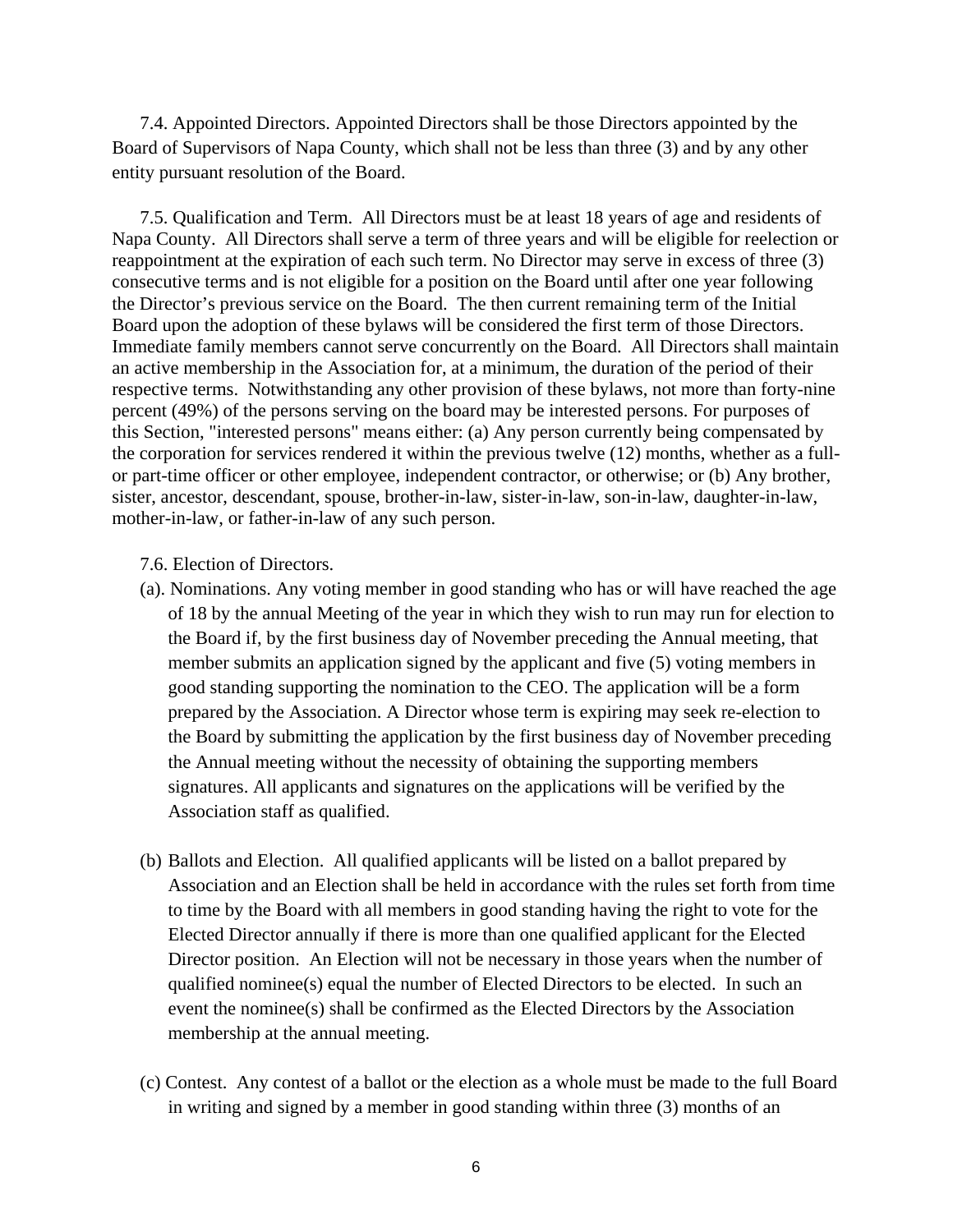election. The matter will be taken up by the Board at its next regularly scheduled meeting and its decision on the matter shall be final and not appealable.

7.7. Diversity. The corporation intends that the Board shall collectively represent a diversity of relevant backgrounds, skills, and geographic areas of the Napa County to enable the Board to make informed, well-balanced decisions on the economic viability and social impact of Napa County Fair and its related activities to all of the citizens of Napa County.

- 7.8. Vacancies. A vacancy on the Board shall exist on the occurrence of the following:
- (a) the death, resignation, or removal of any Director;
- (b) the declaration by resolution of the Board of a vacancy in the office of a Director who has been declared of unsound mind by a final order of court, convicted of a felony, or found by final order or judgment of any court to have breached a duty under California Corporations Code Sections 5230-5239 dealing with standards of conduct for a Director, or has missed three (3) consecutive meetings of the Board or a total of four (4) meetings of the Board during any one calendar year;
- (c) an increase in the authorized number of Directors;
- (d) the removal of a Director pursuant to these bylaws; or
- (e) the failure of the Voting Members, at any annual or other meeting of Directors at which any Director or Directors are to be elected, to elect the full authorized number of Directors.

7.9. Resignation. Except as provided in this paragraph, any Director may resign effective upon giving written notice to the chairperson of the Board, the CEO, the secretary, or the Board, unless the notice specifies a later time for the effectiveness of the resignation. If the resignation is effective at a future time, a successor may be designated to take office when the resignation becomes effective. Unless the California Attorney General is first notified, no Director may resign when the corporation would then be left without a duly elected Director in charge of its affairs.

7.10. Filling Vacancies. Vacancies on the Board may be filled by vote of a majority of the Directors then in office, whether or not the number of Directors then in office is less than a quorum, or by vote of a sole remaining Director. The Director so appointed shall serve until the next annual meeting at which time that position will be filled by an election by the Voting Members or appointed by the entity that appointed the directorship position that became vacant,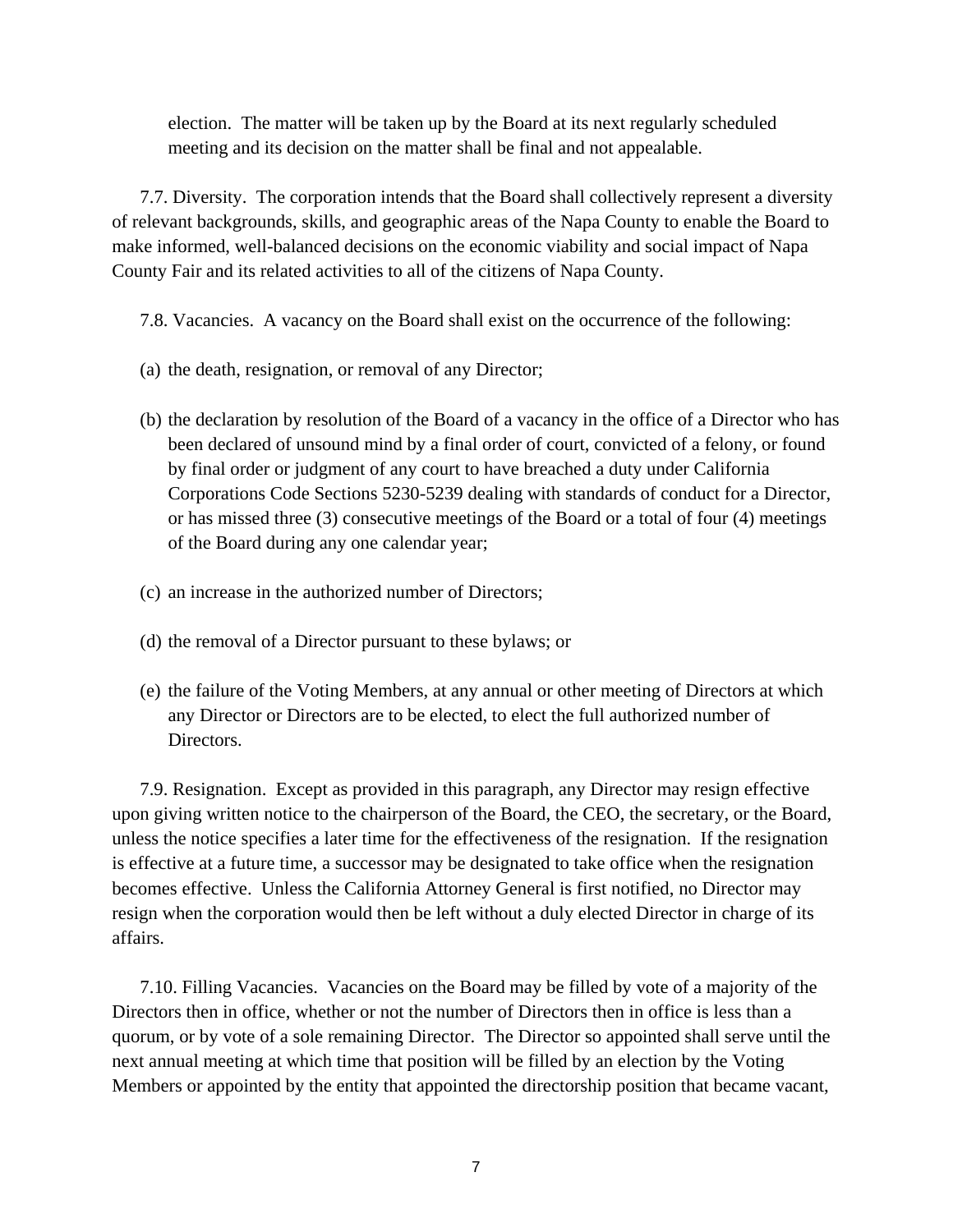however the previous director was selected. That election or appointment shall be for the time remaining on the term of the vacant position. No reduction of the authorized number of Directors shall have the effect of removing any Director before that Director's term of office expires.

7.11. Annual Meetings of the Board. The Board shall hold an annual meeting on the same day and immediately following the annual meeting of the Association each year for the purpose of electing officers of the corporation and for the transaction of other business. Notice of all meetings of the Board shall be given in accordance with these Bylaws and as required under the Brown Act. Other regular meetings shall be held at such times as are fixed by the Board. Meetings may be held at any place designated by resolution of the Board, or, if not designated, at the principal office of the corporation. Special meetings shall be held at any place designated in the notice of the meeting or, if not stated in the notice, at the principal office of the corporation. Notwithstanding the above, any meeting may be held at any public location within the jurisdiction of the Association and consented to in writing by all the Directors, either before or after the meeting. Consents shall be filed with the minutes of the meeting.

7.12. Attendance Not in Person. Any Director may attend a meeting of the Board by teleconference from a public location as permitted by the Brown Act, as long as there is a quorum at the site of the meeting and all applicable notices are properly posted at each location. All such Directors shall be deemed to be present in person at such meeting.

7.13. Notice Required. Regular Meetings of the Board may be scheduled in advance by resolution of the Board. In addition, meetings of the Board for any purpose may be called at any time by the chairperson of the Board, the CEO, the secretary, or any two (2) Directors. Notice of the purpose, date, time, and place of all meetings shall comply with the Brown Act and shall contain a brief general description of each item to be discussed or transacted at the meeting. Notice of meetings shall also be communicated in advance to each Director by personal delivery; by telegraph, express mail service, first-class mail, or by other means of written communication, charges prepaid, addressed to the Director at the Director's address as it is shown upon the records of the corporation; or by telephone (including a voice messaging system which records and communicates messages), facsimile, or electronic mail. For regular meetings, notice must be provided at least seventy-two (72) hours prior to the meeting, and for special meetings, notice must be provided at least twenty-four (24) hours prior to the meeting.

7.14. Action at a Meeting. Presence of a majority of the Directors then in office at a meeting of the Board constitutes a quorum for the transaction of business, except as otherwise provided in these Bylaws. Every act done or decision made by a majority of the Directors present at a meeting duly held at which a quorum is present shall be regarded as the act of the Board, unless a greater number, or the same number after disqualifying one or more Directors from voting, is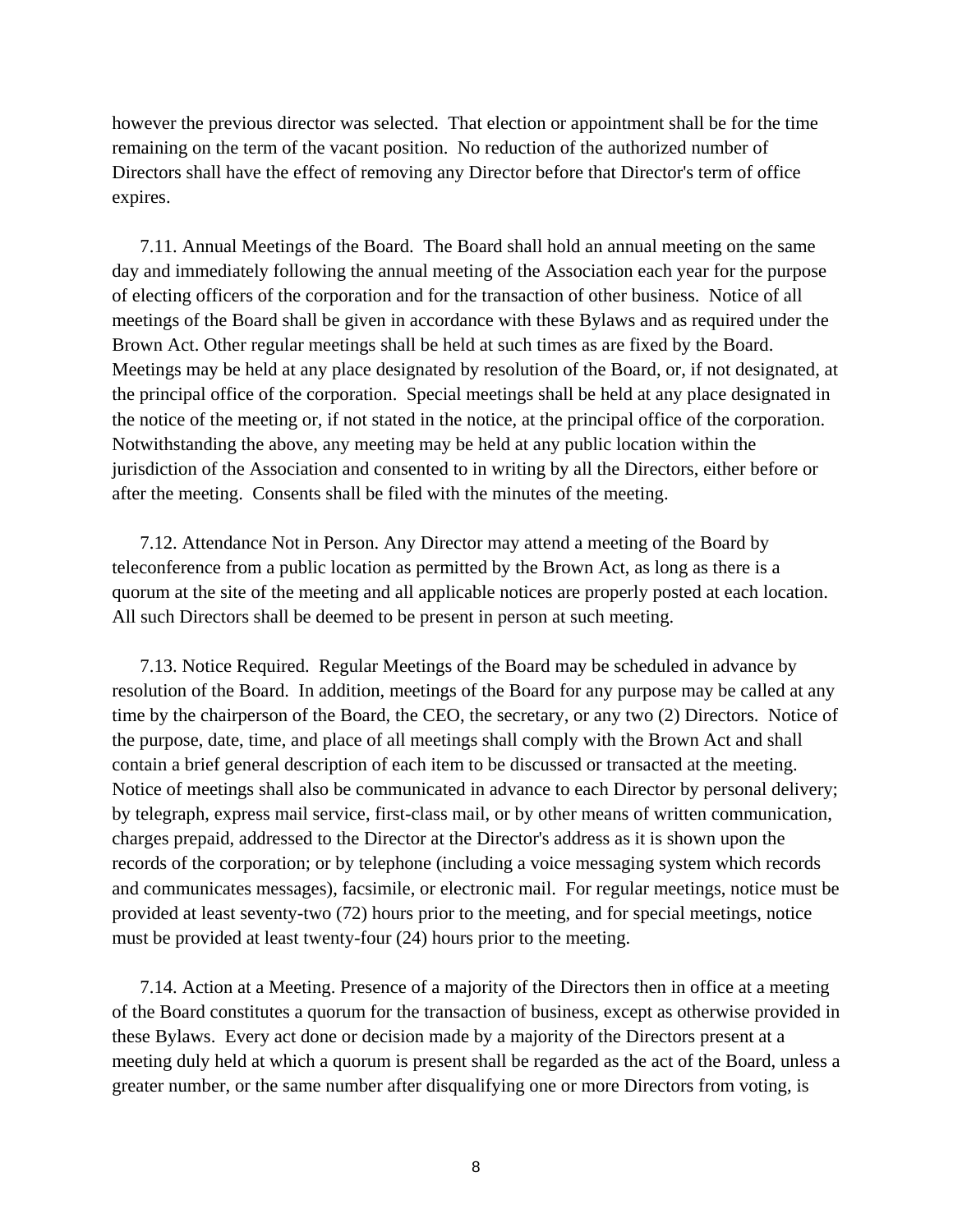required by the Articles of Incorporation, these bylaws, or law. Directors may not vote by proxy. A meeting at which a quorum is initially present, including an adjourned meeting, may continue to transact business notwithstanding the withdrawal of Directors, if any action taken is approved by at least a disinterested majority of the required quorum for such meeting, or such greater number as required by the Articles of Incorporation, these bylaws or law.

7.15. Adjourned Meeting and Notice. A majority of the Directors present, whether or not a quorum is present, may adjourn any meeting to another time and place specified in a notice of adjournment to be posted in a public location. If the meeting is adjourned for a time of more than twenty-four (24) hours following the original meeting time, notice of the time and place of the adjourned meeting shall be given prior to the time of the adjourned meeting to the Directors who were not present at the time of the adjournment in the manner provided for in Section 7.13.

7.16. Fees and Compensation. Directors and members of committees may not receive any compensation for their services as such, but may receive reasonable reimbursement of expenses incurred in the performance of their duties as may be fixed or determined by resolution of the Board. Directors may not be compensated for rendering services to this corporation in any capacity other than Director, unless such compensation is reasonable and approved as provided in section 8.5 below.

## **ARTICLE 8:**  STANDARD OF CARE

8.1. General. A Director and an Officer shall perform their duties, including duties as a member of any committee of the Board on which they may serve, in good faith, in a manner such Director believes to be in the best interest of this corporation and with such care, including reasonable inquiry, as an ordinarily prudent person in a like situation would use under similar circumstances.

8.2. Reliance. In performing their duties of a Director or an Officer, each shall be entitled to rely on information, opinions, reports or statements, including financial statements and other financial data, in each case prepared or presented by:

- (a) One or more officers or employees of the corporation whom they believe to be reliable and competent in the matters presented;
- (b) Counsel, independent accountants or other persons as to matters which they believe to be within such person's professional or expert competence; or
- (c) A committee of the Board upon which they do not serve, as to matters within its designated authority, which committee they believe to merit confidence, so long as in any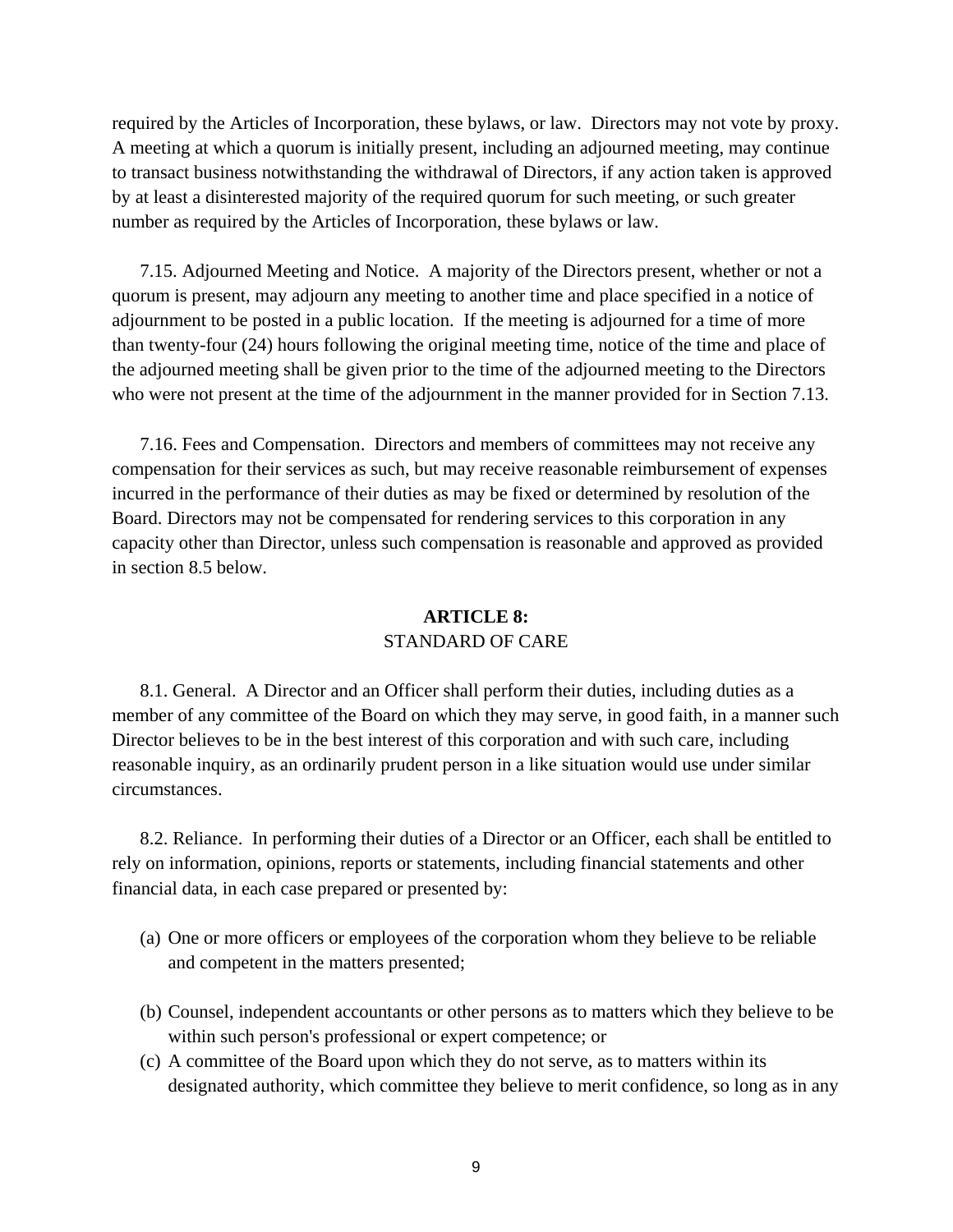such case, the Director or Officer acts in good faith, after reasonable inquiry when the need therefore is indicated by the circumstances and without knowledge that would cause such reliance to be unwarranted.

8.3. No Liability. A person who performs the duties of a Director or Officer in accordance with the above and who complies with the conflict of interest rules set forth herein shall have no liability based upon any failure or alleged failure to discharge that person's obligations as a Director or Officer, including, without limiting the generality of the foregoing, any actions or omissions which exceed or defeat a public or charitable purpose to which the corporation, or assets held by it, are dedicated.

8.4. Loans. This corporation shall not make any loan of money or property to, or guarantee the obligation of, any Director or Officer, unless approved in advance by the California Attorney General; provided, however, that this corporation may advance money to a Director or Officer of this corporation or any subsidiary for expenses reasonably anticipated to be incurred in performance of the duties of such Officer or Director so long as such individual would be entitled to be reimbursed for such expenses absent that advance. Any Officer or Director who receives such an advance shall, as soon as practicable, provide such evidence of the expenses as required by the corporation.

8.5. Contracts or Transactions with Directors or Officers. No Director or principal officer nor any other corporation, firm, association, or other entity in which one or more of this corporation's directors or officers are directors or officers or have a material financial interest, shall be interested, directly or indirectly, in any contract or transaction with this corporation unless (1) the material facts regarding that financial interest of the director or officer in such contract or transaction or regarding such common directorship, officership, or financial interest are fully disclosed in good faith and noted in the minutes, or are known to all members of the board prior to the board's consideration of such contract or transaction; (2) such contract or transaction is authorized in good faith by a majority of the board by a vote sufficient for that purpose without counting the votes of the interested directors; (3) before authorizing or approving the transaction, the board considers and in good faith decides after reasonable investigation that the corporation could not obtain a more advantageous arrangement with reasonable effort under the circumstances; and (4) the corporation for its own benefit enters into the transaction, which is fair and reasonable to the corporation at the time the transaction is entered into.

8.6. Violations of the Conflict of Interest Policy. All Directors, Officers, and employees of the Corporation shall adhere to the Corporation's Conflict of Interest Policy. If the Board has reasonable cause to believe an interested person has failed to disclose actual or possible conflicts of interest, it shall inform the interested person of the basis for such belief and afford the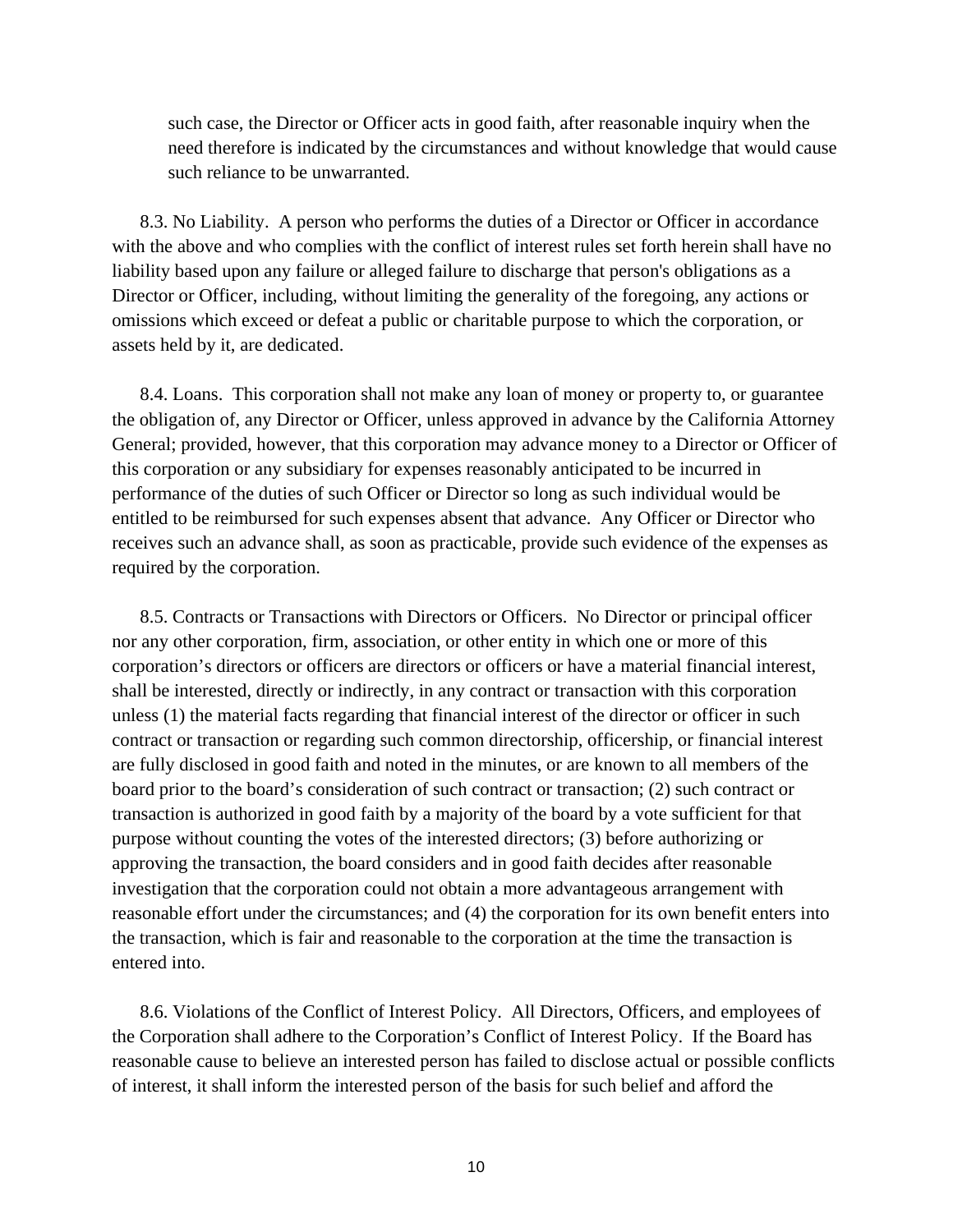interested person an opportunity to explain the alleged failure to disclose. If, after hearing the interested person's response and after making further investigation as warranted by the circumstances, the Board determines that there is an actual conflict of interest, it shall take appropriate action including the cancellation of any actions taken when the conflict existed, if possible.

8.7 Compensation Review. In any year that the corporation receives or accrues gross revenues of \$2 million or more (exclusive of grants from, and contracts for services with, governmental entities for which the governmental entity requires an accounting of the funds received) or such other amount as required by law, the Board shall review the Chief Executive Officer's compensation for fairness. The Board shall review the fairness of compensation, including benefits, paid to the CEO upon the occurrence of the following events:

- (a) The officer is hired;
- (b) The officer's term of employment is extended or renewed; or
- (c) The officer's compensation is modified, unless such modification occurs pursuant to a general modification of compensation that extends to all employees.

8.8. Periodic Reviews. Periodic reviews shall be conducted to ensure the Corporation operates in a manner consistent with charitable purposes and does not engage in activities that could jeopardize its tax-exempt status. When conducting these periodic reviews, the Corporation may, but need not, use outside advisors. If outside experts are used their use shall not relieve the Board of its responsibility for ensuring that periodic reviews are conducted.

8.9. Indemnification. To the fullest extent permitted Section 5238(a) of the California Corporations Code, this corporation shall indemnify its agents, as described in that section, including its Directors, officers, employees, and volunteers, and including persons formerly occupying any such position, and their heirs, executors, and administrators, against all expenses, judgments, fines, settlements, and other amounts actually and reasonably incurred by them in connection with any "proceeding," as that term is used in that Section, and including an action by or in the right of the corporation, by reason of the fact that the person is or was a person described in that Section. "Expenses" shall have the same meaning as in that Section. Such right of indemnification shall not be deemed exclusive of any other rights to which such persons may be entitled apart from that section.

8.10. Insurance. The corporation shall have power to purchase and maintain insurance to the fullest extent permitted by law on behalf of any such agent of the corporation, against any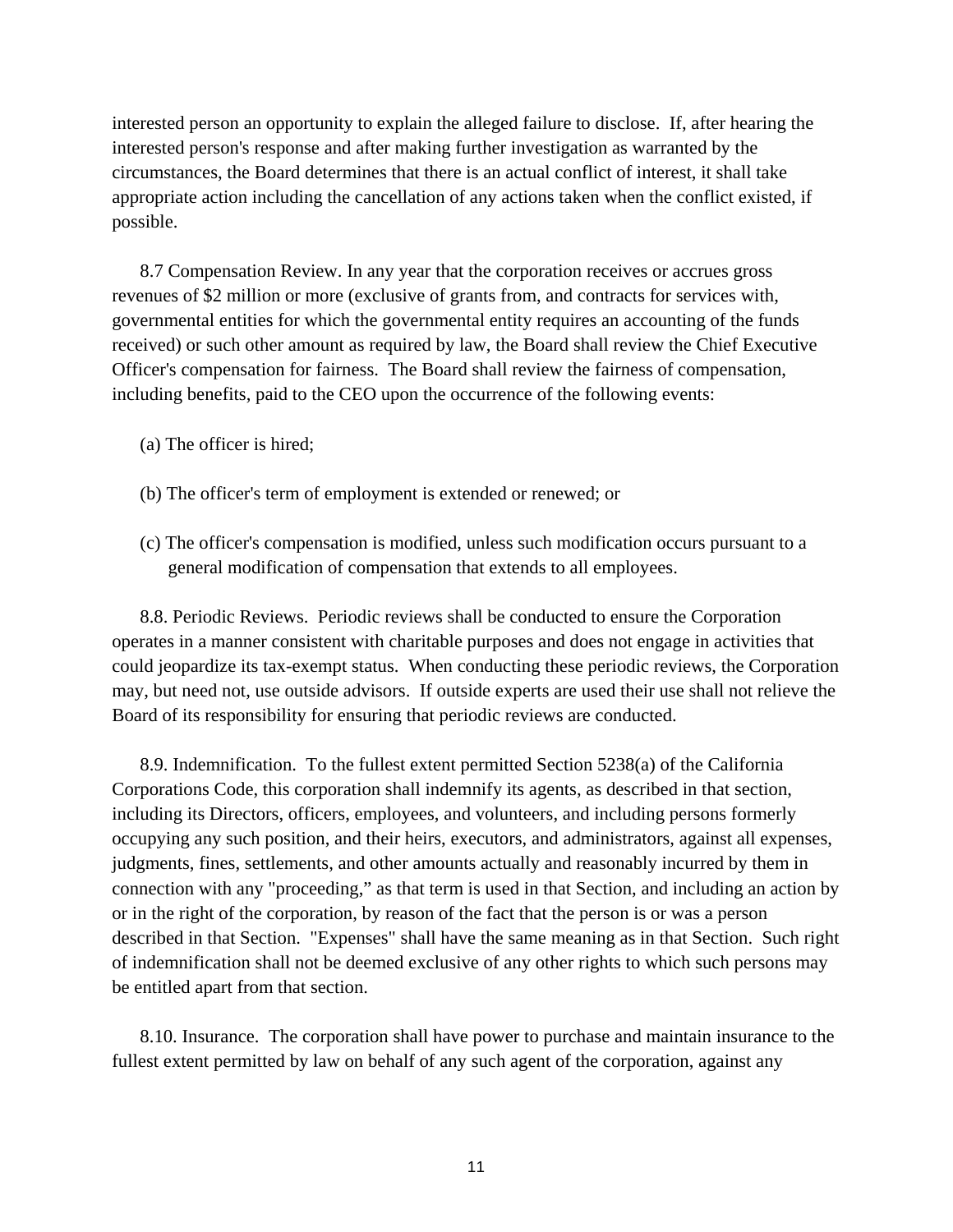liability asserted against or incurred by the agent in such capacity or arising out of the agent's status as such, or to give other indemnification to the extent permitted by law.

# **ARTICLE 9 COMMITTEES**

9.1. Committees of Directors. Notice and conduct of all committee meetings shall be subject to all the provisions and requirements of the Brown Act. Subject to the requirements of the Brown Act, the Board may designate one or more committees to exercise all or a portion of the authority of the Board, to the extent of the powers specifically delegated in the resolution of the Board or in these bylaws. Each such committee shall consist of two (2) or more Directors, and may also include persons who are not on the Board, to serve at the pleasure of the Board. The Chair may serve on any committee appointed by The Board as an ex officio member. The Board may designate one or more alternate members of any committee, who may replace any absent member at any meeting of the committee. The Board may also designate one or more advisory committees that do not have the authority of the Board. However, no committee, regardless of Board resolution, may:

- (a) Approve any action that, under the Law, would also require the affirmative vote of the members.
- (b) Fill vacancies on, or remove the members of, the Board or in any committee that has the authority of the Board.
- (c) Fix compensation of the Directors for serving on the Board or on any committee.
- (d) Amend or repeal the Articles of Incorporation or bylaws or adopt new bylaws.
- (e) Amend or repeal any resolution of the Board that by its express terms is not so amendable or repealable.
- (f) Appoint any other committees of the Board or their members.
- (g) Approve a plan of merger; consolidation; voluntary dissolution; bankruptcy or reorganization; or for the sale, lease, or exchange of all or substantially all of the property and assets of the corporation otherwise than in the usual and regular course of its business; or revoke any such plan.

No committee shall bind the corporation in a contract or agreement or expend corporate funds, unless authorized to do so by the Board.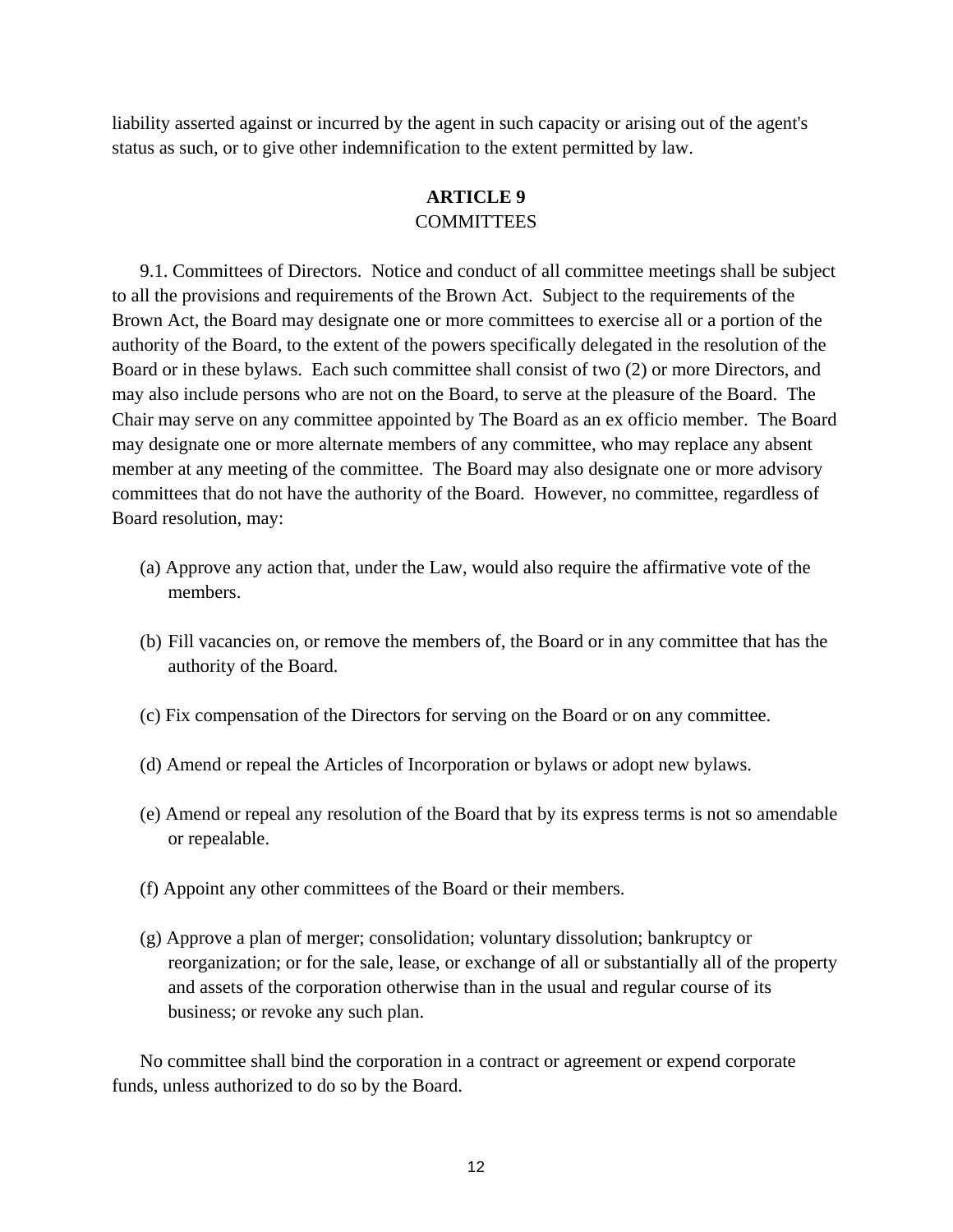9.2. Meetings and Actions of Committees. Meetings and actions of all committees shall be governed by the Brown Act, and held and taken in accordance with, the provisions of these bylaws, concerning meetings and actions of Directors, with such changes in the context of those bylaws as are necessary to substitute the committee and its members for the Board and its members, except that the time for regular meetings of committees may be determined either by resolution of the Board or by resolution of the committee. Special meetings of committees may also be called by resolution of the Board. Notice of special meetings of committees shall also be given to any and all alternate members, who shall have the right to attend all meetings of the committee. Minutes or summaries shall be kept of each meeting of any committee and shall be filed with the corporate records. The Board may adopt rules not inconsistent with the provisions of these bylaws for the government of any committee.

9.3. Executive Committee. The Board may appoint an Executive Committee composed of three (3) or more Directors, one of whom shall be the chairperson of the Board, to serve as the Executive Committee of the Board. The Executive Committee, unless limited in a resolution of the Board, shall have and may exercise all the authority of the Board in the management of the business and affairs of the corporation between meetings of the Board. The secretary of the corporation shall send to each Director minutes of the business conducted at any meeting of the Executive Committee. Notice and conduct of all meetings of the Executive Committee shall be subject to the provisions and requirements of the Brown Act.

9.4. Audit Committee. The Board shall appoint an Audit Committee. The committee may be comprised of one or more persons and may include persons other than Directors of the corporation.

The Audit Committee shall make recommendations to the Board regarding the hiring and termination of an auditor, who shall be an independent certified public accountant, and may be authorized by the Board to negotiate the auditor's salary.

The Audit Committee shall confer with the auditor to satisfy its members that the corporation's financial affairs are in order, and shall review and determine whether to accept the audit.

In the event that the auditor's firm provides non-audit services to the corporation, the Audit Committee shall ensure that the auditor's firm adheres to the standards for auditor independence set forth in the latest revision of the Government Auditing Standards published by the Comptroller General of the United States, or any standards promulgated by the Attorney General of California.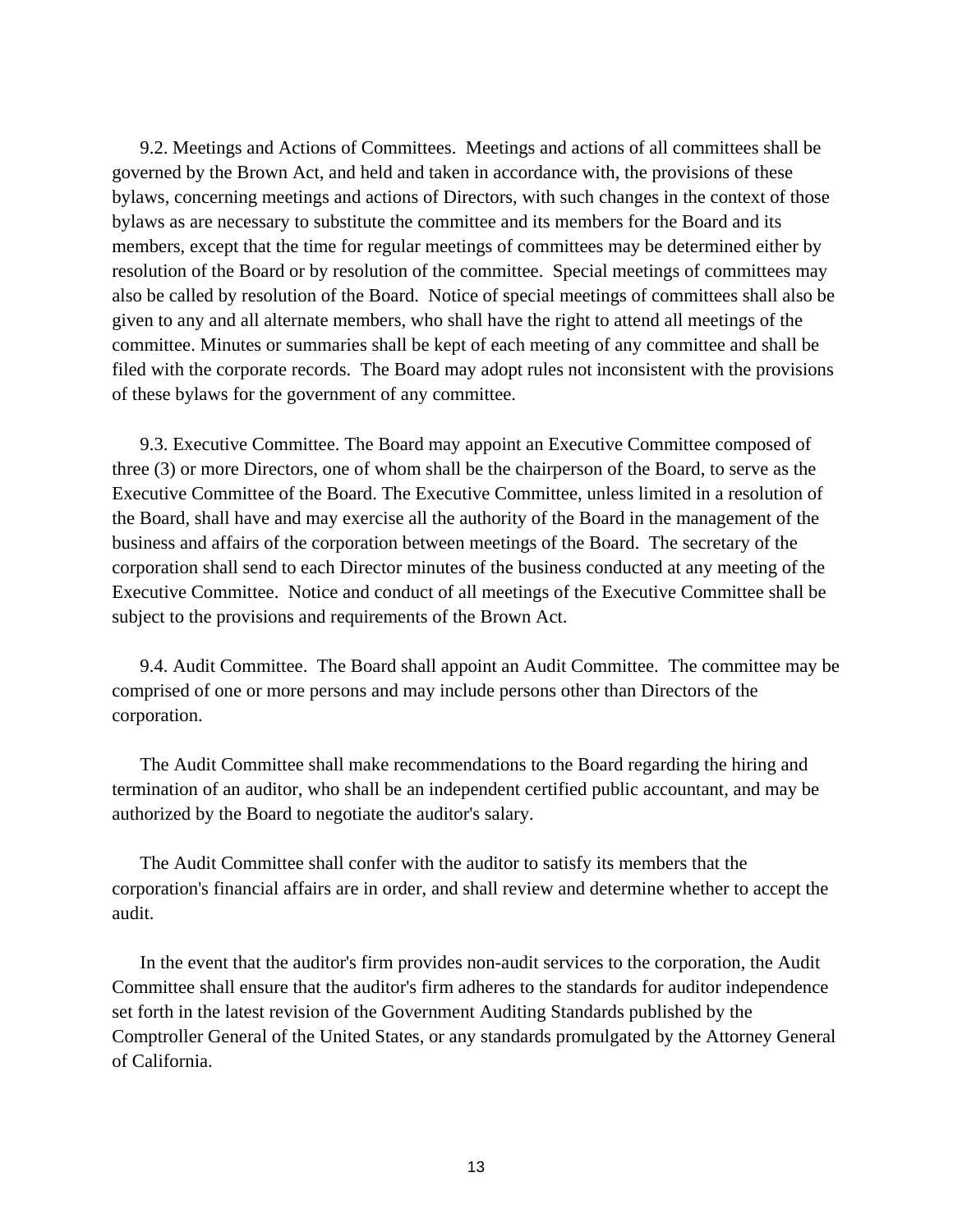## **ARTICLE 10 OFFICERS**

10.1. Officers. The officers of the corporation shall consist of a chairperson of the Board, vice chairperson, secretary and treasurer), and the CEO who shall not be a member of the Board and such other officers as the Board may designate by resolution. The CEO may act as the secretary. The same person may hold any number of offices, except that neither the secretary nor the treasurer may serve concurrently as the chairperson of the Board. In addition to the duties specified in this Article 10, officers shall perform all other duties customarily incident to their office and such other duties as may be required by law, by the Articles of Incorporation, or by these bylaws, subject to control of the Board, and shall perform such additional duties as the Board shall from time to time assign.

10.2. The officers shall be chosen by the Board at its annual meeting, and shall serve at the pleasure of the Board, subject to the rights, if any, of any officer under any contract of employment. Without prejudice to any rights of an officer under any contract of employment, any officer may be removed with or without cause by the Board. Any officer may resign at any time by giving written notice to the Board, the chairperson of the Board, or the secretary of the corporation, without prejudice, however, to the rights, if any, of the corporation under any contract to which such officer is a party. Any resignation shall take effect on the date of the receipt of such notice or at any later time specified in the resignation; and, unless otherwise specified in the resignation, the acceptance of the resignation shall not be necessary to make it effective. A vacancy in any office because of death, resignation, removal, disqualification, or any other cause shall be filled in the manner prescribed in these bylaws for regular appointments to that office. The compensation, if any, of the officers shall be fixed or determined by resolution of the Board.

10.3. Chairperson of the Board. The chairperson of the Board shall, when present, preside at all meetings of the Board and Executive Committee. The chairperson is authorized to execute in the name of the corporation all contracts and other documents authorized either generally or specifically by the Board to be executed by the corporation.

10.4. Vice Chairperson of the Board. The vice chairperson shall, in the absence of the chairperson, or in the event of his or her inability or refusal to act, perform all the duties of the chairperson, and when so acting shall have all the powers of, and be subject to all the restrictions on, the chairperson.

10.5. Chief Executive Officer. Subject to the control, advice and consent of the Board, the CEO shall, in general, supervise and conduct the day-to-day activities and operations of the corporation, shall keep the Board fully informed and shall freely consult with them concerning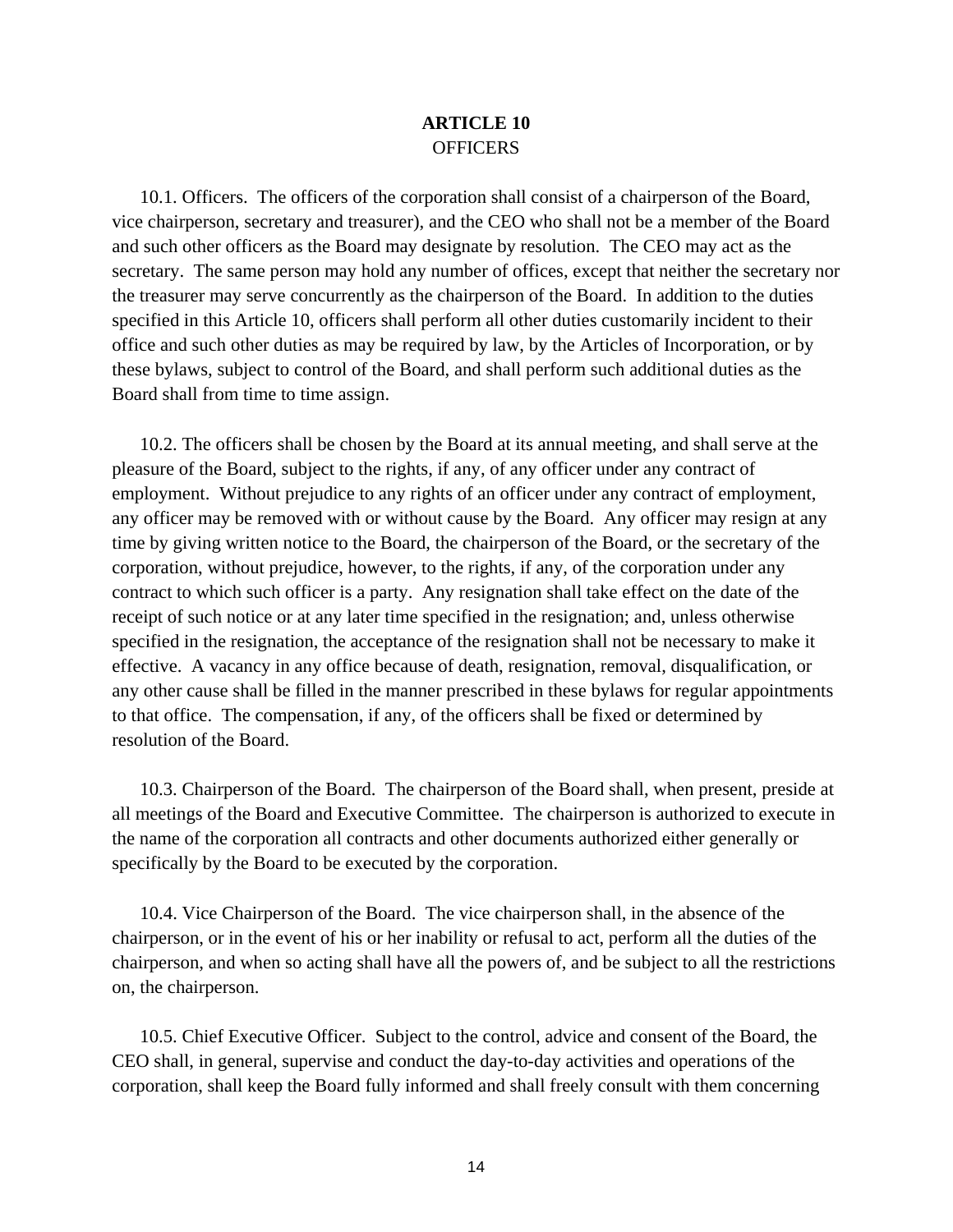the activities of the corporation, and shall see that all orders and resolutions of the Board are carried into effect. Where appropriate, the Board shall place the CEO under a contract of employment. The CEO shall be empowered to act, speak for, or otherwise represent the corporation between meetings of the Board. The CEO shall be responsible for the hiring and firing of all personnel, and shall be responsible for keeping the Board generally informed at all times of staff performance and related issues. The CEO is authorized to contract, receive, deposit, disburse, and account for funds of the corporation; to execute in the name of the corporation all contracts and other documents authorized either generally or specifically by the Board to be executed by the corporation; and to negotiate all material business transactions of the corporation.

10.6. Secretary. The secretary, or his or her designee, shall be custodian of all records and documents of the corporation which are to be kept at the principal office of the corporation, shall act as secretary of all the meetings of the Board, and shall keep the minutes of all such meetings in books proposed for that purpose. The secretary shall attend to the giving and serving of all notices of the corporation. The same person may act as CEO and Secretary if so designated by the Board.

#### 10.7. Treasurer.

- (a) The treasurer is the chief financial officer of the corporation and is responsible for keeping and maintaining, or cause to be kept and maintained, adequate and correct books and records of accounts of the properties and business transactions of the corporation, including accounts of its restricted and unrestricted assets, liabilities, receipts, disbursements, gains, losses, capital, retained earnings, and other matters customarily included in financial statements and such other actions as a chief financial officer normally handles.
- (b) The treasurer duties shall include, when applicable, participate in the selection and recommendation of an auditing firm and participate in an audit as appropriate; act as chair of the corporation's finance committee; review and approve the CEO's expenses; and render an annual report of the financial affairs of the corporation.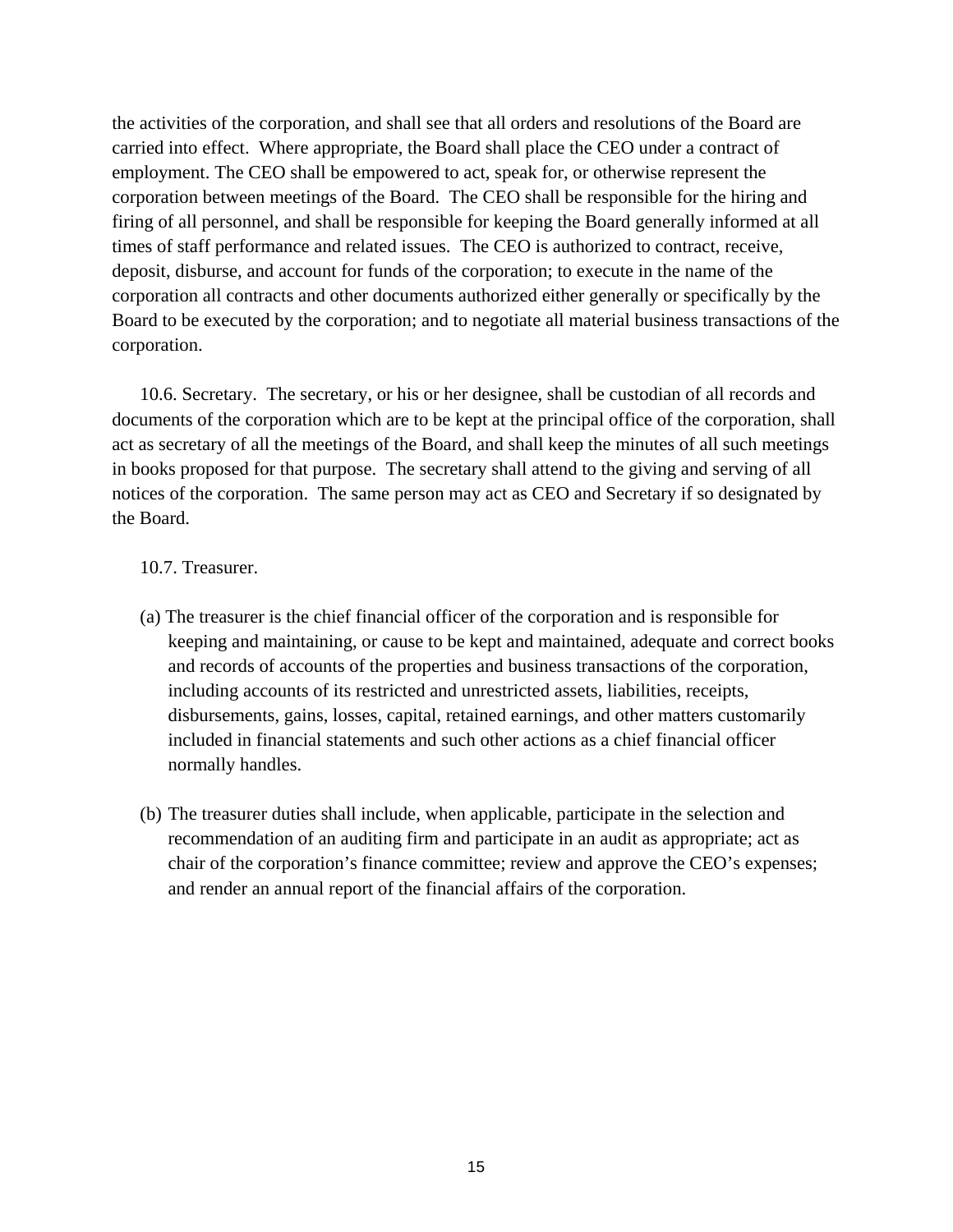## **ARTICLE 11**  RECORDS AND REPORTS

11.1. Maintenance and Inspection of Articles and Bylaws. The corporation shall keep at its principal office the original or a copy of its Articles of Incorporation and bylaws as amended to date, which shall be open to inspection by the Directors at all reasonable times during office hours.

11.2. Maintenance and Inspection of Federal Tax Exemption Application and Annual Information Returns. The corporation shall keep at its principal office a copy of its federal tax exemption application and its annual information returns for three years from their date of filing.

11.3. Maintenance and Inspection of Other Corporate Records. The corporation shall keep adequate and correct books and records of accounts, and written minutes of the proceedings of the Board and committees of the Board. All such records shall be kept at the principal office of the corporation. The minutes shall be kept in written or typed form, and other books and records shall be kept either in written or typed form or in any other form capable of being converted into written, typed, or printed form. Upon leaving office, each officer, employee, or agent of the corporation shall turn over to his or her successor or the chairperson or CEO, in good order, such corporate monies, books, records, minutes, lists, documents, contracts or other property of the corporation as have been in the custody of such officer, employee, or agent during his or her term of office.

11.4. Right of Inspection. Every Director shall have the absolute right at any reasonable time to inspect all books, records, and documents of every kind and the physical properties of the corporation and each of its subsidiary corporations. The inspection may be made in person or by an agent or attorney, and shall include the right to copy and make extracts of documents.

11.5. Preparation of Annual Financial Statements. The corporation shall prepare annual financial statements using generally accepted accounting principles or law or contract as required. Such statements shall be audited by an independent certified public accountant, in conformity with generally accepted accounting standards, under supervision of the Audit Committee established by these bylaws. The corporation shall make these financial statements available to the California Attorney General and members of the public for inspection no later than three (3) months after the close of the fiscal year to which the statements relate.

11.6. Reports. The Board shall cause an annual report to be sent to all Directors, within 120 days after the end of the corporation's fiscal year, containing the following information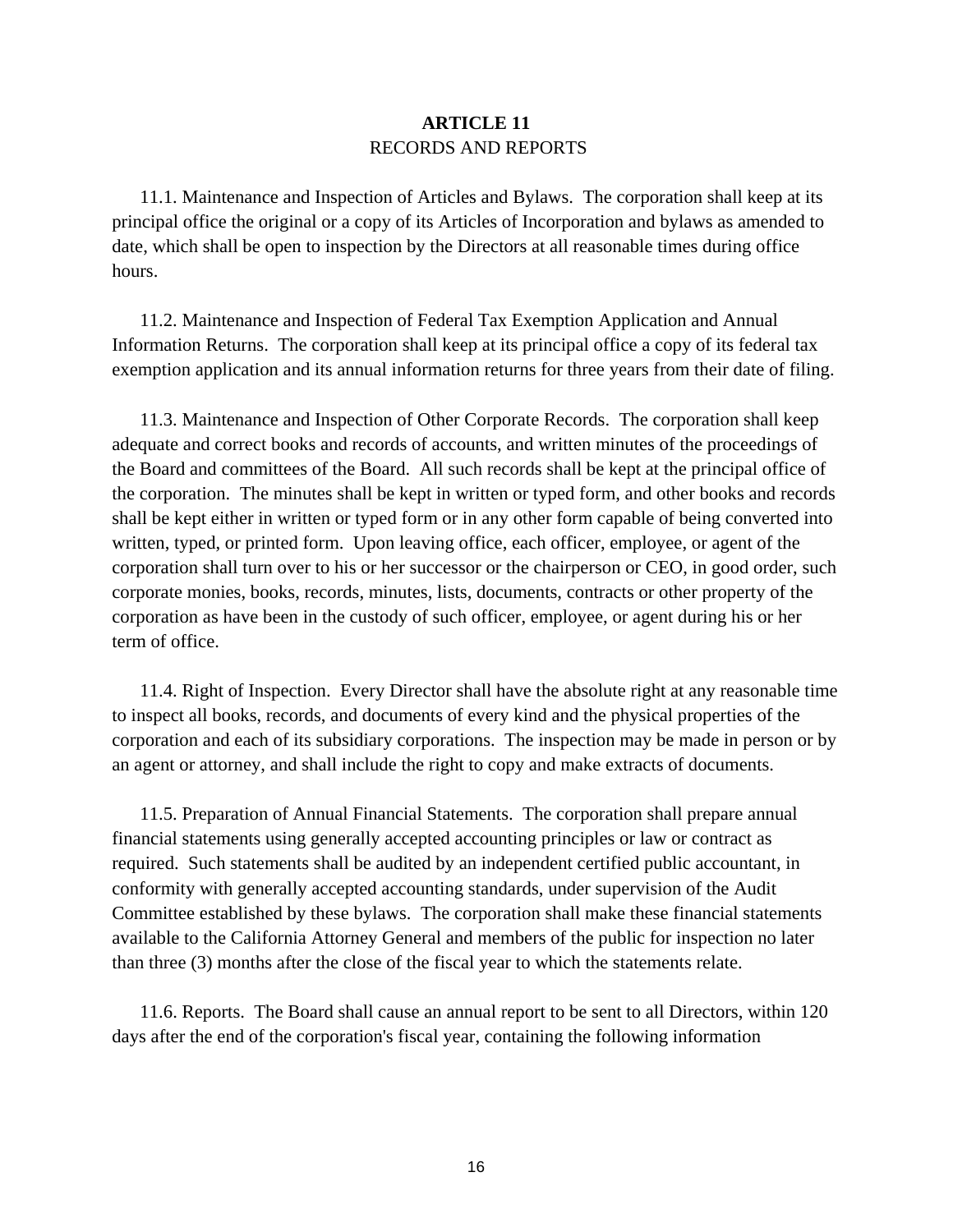- (a) The assets and liabilities, including the trust funds, of this corporation at the end of the fiscal year;
- (b) The principal changes in assets and liabilities, including trust funds, during the fiscal year;
- (c) The revenues or receipts of this corporation, both unrestricted and restricted for particular purposes, for the fiscal year;
- (d) The expenses or disbursements of this corporation for both general and restricted purposes during the fiscal year; and
- (e) The information required by California Corporations Code Section 6322 concerning certain transactions involving more than \$50,000 or indemnifications involving more than \$10,000 with the officers or Directors which took place during the year.

The report shall be accompanied by any pertinent report of independent accountants and the form(s) referred to in Sec 11.5 above.

# **ARTICLE 12**  RULES FOR CONDUCT OF MEETINGS

All meetings of the members, the Board, and committees shall be conducted in accordance with Roberts Rules of Order, provided that in the event of a conflict, such rules shall be superseded by these Bylaws, any resolution of the Board, and California law.

# **ARTICLE 13**

# FISCAL YEAR

The fiscal year for this corporation shall begin on January 1 and shall end on December 31.

#### **ARTICLE 14**

#### AMENDMENTS AND REVISIONS

14.1. Amendment and Revision Allowed. These bylaws may be amended or repealed by the vote of a majority of the Directors then in office. Such action is authorized only at a duly called and held meeting of the Board for which written notice of such meeting, setting forth the proposed bylaw revisions with explanations therefore, is given at least thirty (30) days before the meeting at which the amendment(s) will be acted upon.